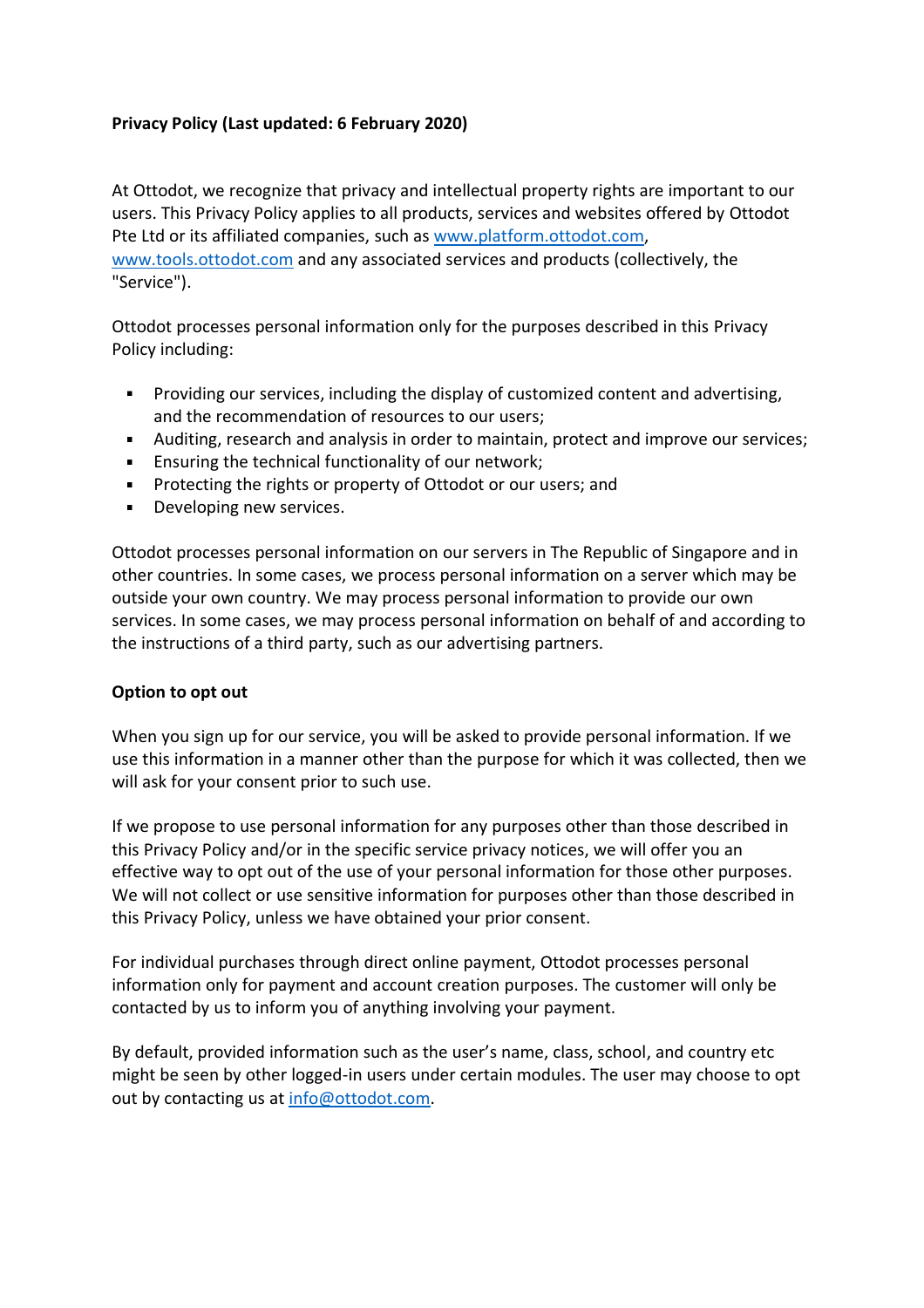Most browsers are initially set up to accept cookies, but you can reset your browser to refuse all cookies or to indicate when a cookie is being sent. However, some Ottodot Product features may not function properly if your cookies are disabled.

You can decline to submit personal information to any of our services, in which case Ottodot may not be able to provide those services to you.

### **Information sharing**

Ottodot only shares personal information with other companies or individuals outside of Ottodot in the following limited circumstances:

- We have your consent. We require opt-in consent for the sharing of any sensitive personal information.
- We provide such information to our subsidiaries, affiliated companies or other trusted businesses or persons for the purpose of processing personal information on our behalf. We require that these parties agree to process such information based on our instructions and in compliance with this Privacy Policy and any other appropriate confidentiality and security measures.
- We have a good faith belief that access, use, preservation or disclosure of such information is reasonably necessary to (a) satisfy any applicable law, regulation, legal process or enforceable governmental request, (b) enforce applicable Terms of Service, including investigation of potential violations thereof, (c) detect, prevent, or otherwise address fraud, security or technical issues, or (d) protect against harm to the rights, property or safety of Ottodot, its users or the public as required or permitted by law.

If Ottodot becomes involved in a merger, acquisition, or any form of sale of some or all of its assets, we will ensure the confidentiality of any personal information involved in such transactions and provide notice before personal information is transferred and becomes subject to a different privacy policy.

We may share with third parties certain pieces of aggregated, non-personal information, such as the number of users who searched for a particular term, for example, or how many users clicked on a particular item. Such information does not identify you individually.

### **Information security**

We take appropriate security measures to protect against unauthorized access to or unauthorized alteration, disclosure or destruction of data. These include internal reviews of our data collection, storage and processing practices and security measures, as well as physical security measures to guard against unauthorized access to systems where we store personal data.

We restrict access to personal information to Ottodot employees, contractors and agents who need to know that information in order to operate, develop or improve our services. These individuals are bound by confidentiality obligations and may be subject to discipline, including termination and criminal prosecution, if they fail to meet these obligations.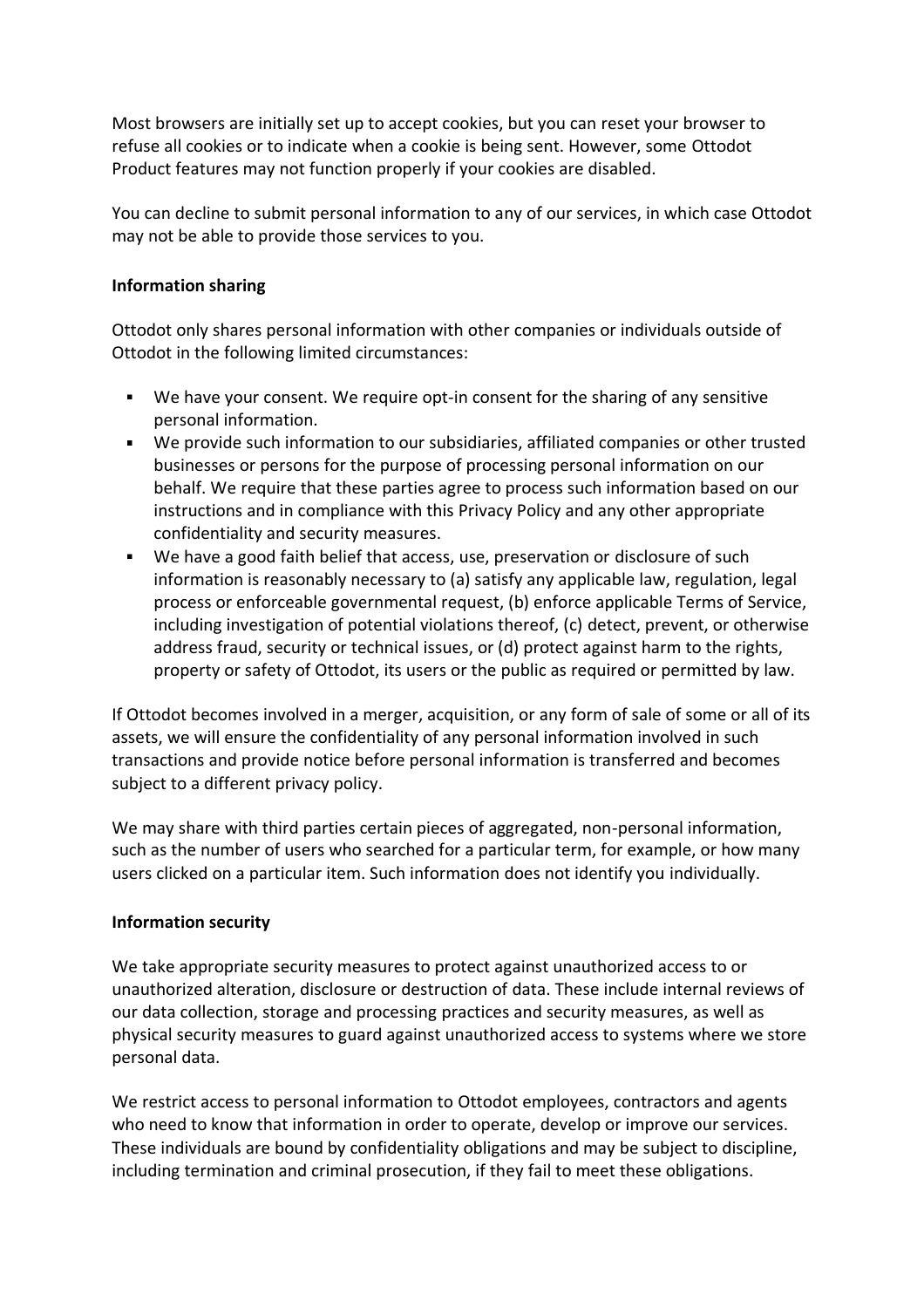### **Data integrity**

Ottodot processes personal information only for the purposes for which it was collected and in accordance with this Privacy Policy or any applicable service-specific privacy notice. We review our data collection, storage and processing practices to ensure that we only collect, store and process the personal information needed to provide or improve our services or as otherwise permitted under this criminal prosecution, if they fail to meet these obligations. We take reasonable steps to ensure that the personal information we process is accurate, complete, and current, but we depend on our users to update or correct their personal information whenever necessary.

### **Accessing and updating personal information**

When you use Ottodot services, we make good faith efforts to provide you with access to your personal information and either to correct this data if it is inaccurate or to delete such data at your request if it is not otherwise required to be retained by law or for legitimate business purposes. We ask individual users to identify themselves and the information requested to be accessed, corrected or removed before processing such requests, and we may decline to process requests that are unreasonably repetitive or systematic, require disproportionate technical effort, jeopardize the privacy of others, or would be extremely impractical (for instance, requests concerning information residing on backup tapes), or for which access is not otherwise required. In any case where we provide information access and correction, we perform this service free of charge, except if doing so would require a disproportionate effort. Some of our services have different procedures to access, correct or delete users' personal information. We provide the details for these procedures in the specific privacy notices or FAQs for these services.

# **Enforcement**

Ottodot regularly reviews its compliance with this Privacy Policy. Please feel free to direct any questions or concerns regarding this Privacy Policy or Ottodot's treatment of personal information by contacting us through this web site or by writing to us at [info@ottodot.com.](mailto:info@ottodot.com)

When we receive formal written complaints at this address, it is Ottodot's policy to contact the complaining user regarding his or her concerns. We will cooperate with the appropriate regulatory authorities, including local data protection authorities, to resolve any complaints regarding the transfer of personal data that cannot be resolved between Ottodot and an individual.

# **Changes to this Privacy Policy**

Please note that this Privacy Policy may change from time to time. We will not reduce your rights under this Privacy Policy without your explicit consent, and we expect most such changes will be minor. Regardless, we will post any Privacy Policy changes on this page and, if the changes are significant, we will provide a more prominent notice (including, for certain services, email notification of Privacy Policy changes).